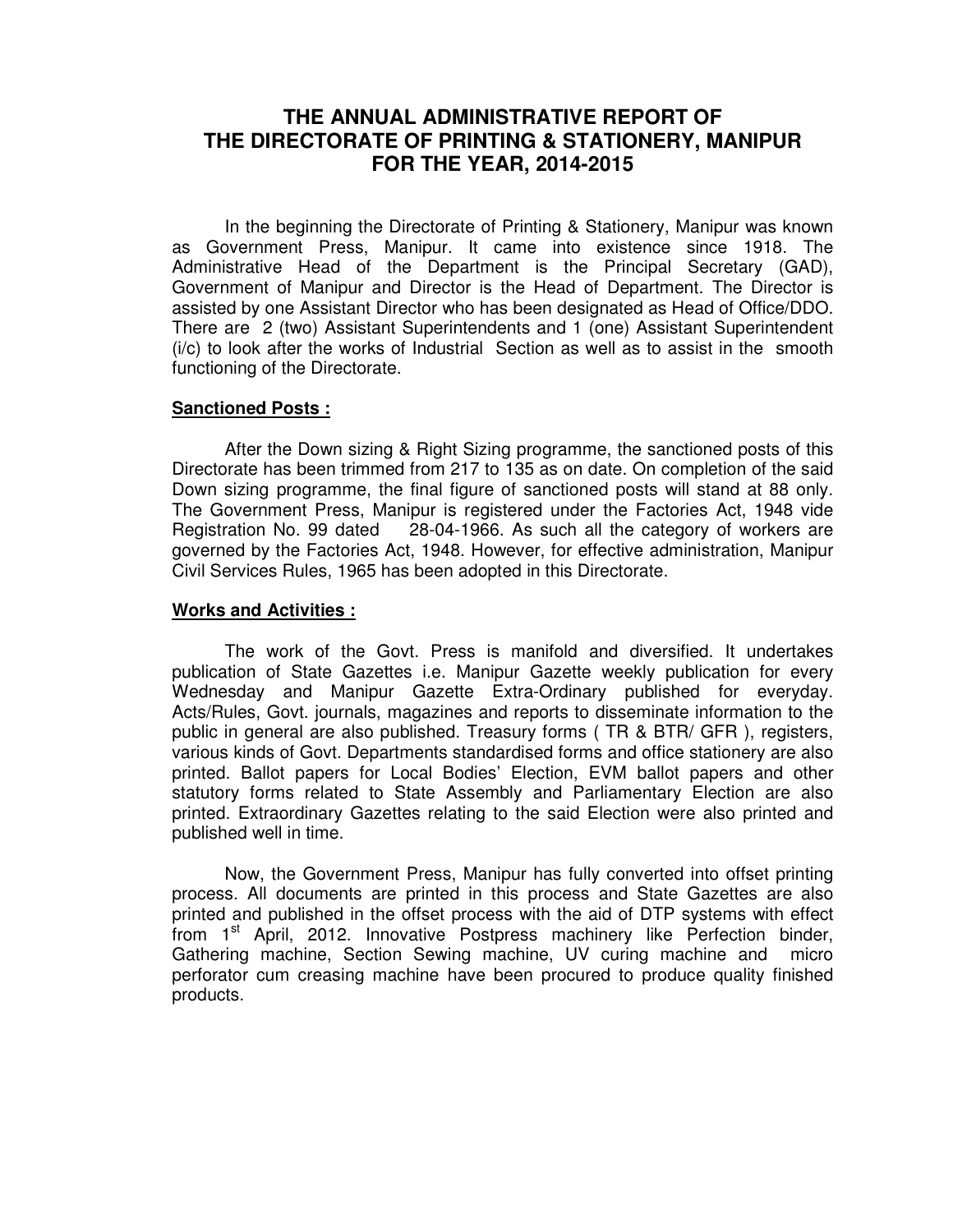During the year 2014-2015, the Table Top Calendar, 2015 in Crown size and Diary, 2015 in Demy 8vo size were printed and published. It was formally released by Shri Ngamthang Haokip, Hon'ble Minister (IFCD/ Ptg. & Sty.), Manipur at the Directorate's premises on 16-12-2015, presided by Shri Norbert Disinang, IAS Commissioner (GAD), Govt. of Manipur and Shri Varhlirsang Varte, MSS Secretary (GAD/Finance), Smt. Rothang Vungi, MSS Under Secretary (GAD) and Shri Kh. Lalmohan Singh, Retd. Deputy Director, Printing & Stationery, Manipur as Guests of Honour.

### **Inventory of machinery installed as on date :**

| Tuaimimm Duanuamm                                                | Total      | <b>36 Nos.</b> |
|------------------------------------------------------------------|------------|----------------|
| 20. Photo copier machine                                         | ---------- | - 2 Nos.       |
| 19. Gathering machine 6 stations                                 |            | $-1$ No.       |
| 18. Wire cum loop stitching machine                              |            | - 2 Nos.       |
| 17. Screen printing Equipments & accessories                     |            | - 1 No.        |
| 16. Greaves Silent DG set - 40 KVA                               |            | $-1$ No.       |
| 15. DTP systems with scanners, laser printers and LAN facility   |            | - 7 Nos.       |
| 14. Knife grinding machine                                       |            | $-1$ No.       |
| 13. Wire stitching machine                                       |            | $-3$ Nos.      |
| 12. Thread sewing machine                                        |            | $-1$ No.       |
| 11. Auto paper cutting machine                                   |            | $-2$ Nos       |
| 10. Printing down frame                                          |            | $-2$ Nos       |
| 9. Risograph (A-3 & B-4 size) digital duplicating machine        |            | - 3 Nos.       |
| 8. Rotary Micro Perforating cum Creasing Machine                 |            | $-1$ No.       |
| 7. UV Curing Machine                                             |            | $-1$ No.       |
| 6. Perfection Binding Machine - model Robertion perfect          |            | $-1$ No.       |
| 5. Programmable Paper Cutting Machine - model Sujata SPG 115     |            | $-1$ No.       |
| 4. Autoprint offset printing machine - model Knight              |            | $-1$ No.       |
| 3. Swift Advent Plus offset printing machine                     |            | $-1$ No.       |
| 2. Swift offset printing machine                                 |            | - 2 Nos.       |
| 1. Single colour sheetfed offset printing machine-model Maxprint |            | - 2 Nos.       |

#### **Training Programme :**

 The Directorate has been conducting In-Service training programmes in the Directorate Complex since 08-02-2011 in the trade of Offset machining, Screen printing, DTP systems, Binding and Risograph digital machine operation etc. All the Industrial employees of different sections are trained in phase manner. A sum of Rs.0.50 lakhs has been sanctioned for the year 2014-2015 for conducting the training programme. Again, 3 (three) employees of the industrial section were deputed for participating 12<sup>th</sup> PRINTPACK 15 (International Printing & Packaging Exhibition) from 11-2-2015 to 15-02-2015 at Noida, NCR Delhi.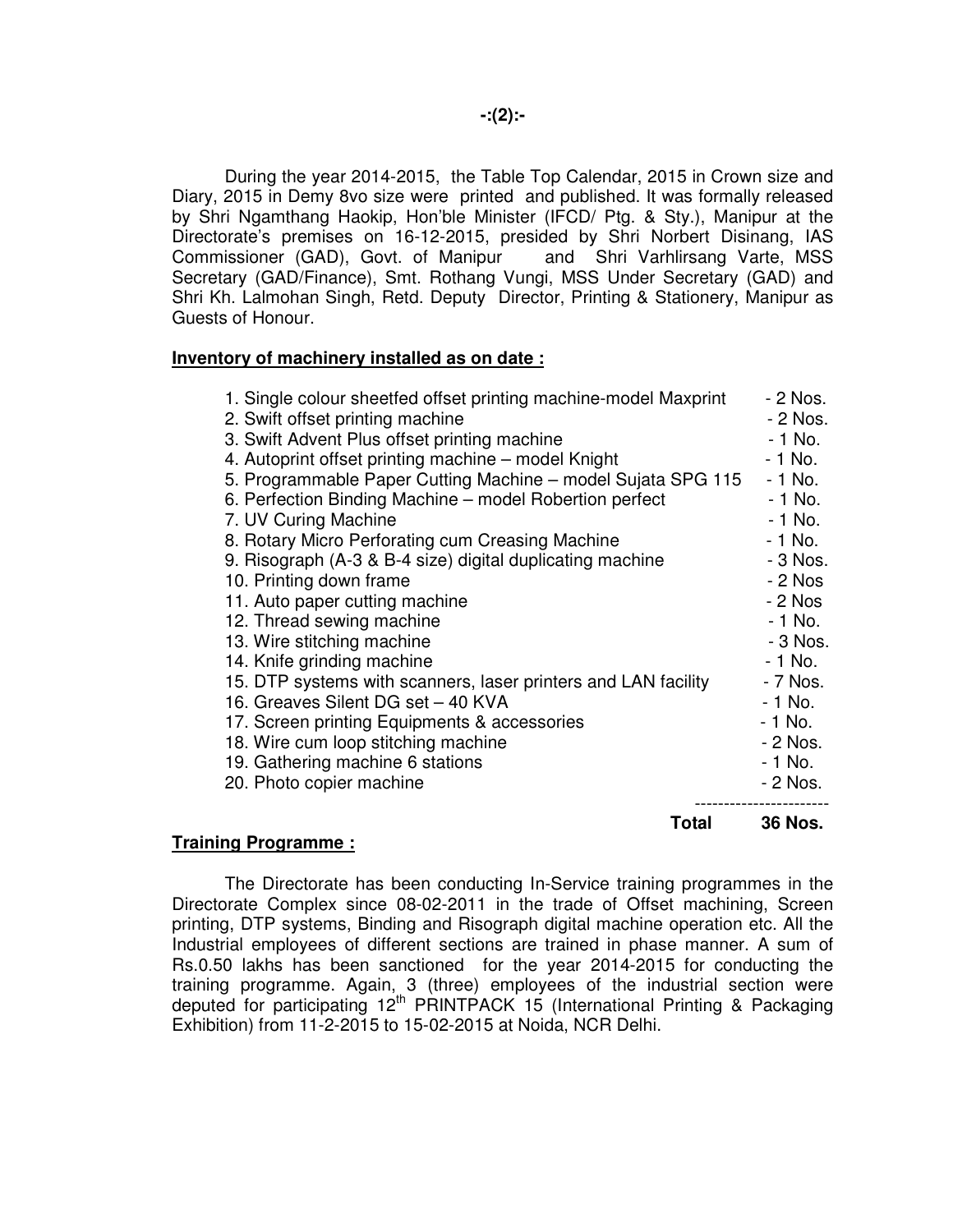**Revenue Collection :**

 The non-tax revenue collection for the year 2014-15 as on date is Rs. 17.00 lakhs only (appx.) against the target of Rs.8.43 lakhs fixed by the Government. There is an outstanding dues of Rs. 30/- lakhs to various Deptts. for printing and binding of their documents.

# **Machinery & equipments procured during the year 2014-2015 :**

 During the Annual Plan, 2014-2015, the following printing machinery and equipments were procured for use in the Directorate of Printing & Stationery, Manipur.

1. Risograph Digital Printer (A3) 1. Risograph Digital Printer (A3)

# **Budget allocation, 2014-2015 :**

 The Budget Allocation in respect of the Demand No.35, Stationery & Printing, 103-Govt. Press for the year, 2014-2015 were as follows :

| 2058-Stationery & Printing (Non-Plan) |                      |
|---------------------------------------|----------------------|
| -00                                   |                      |
| 103-Government Press                  |                      |
| 01-Government Press                   |                      |
| -00                                   |                      |
| 01-Salaries                           | 394.40               |
| 11-Domestic Travel expenses           | 1.50                 |
| 13-Office expenses                    | 4.40                 |
| 52-Machinery & Equipments             | 4.00                 |
| 01-Electric & Water charges           |                      |
| 13-Office expenses                    | 2.15                 |
|                                       |                      |
|                                       | <b>Total: 406.45</b> |

**-:(3):-**